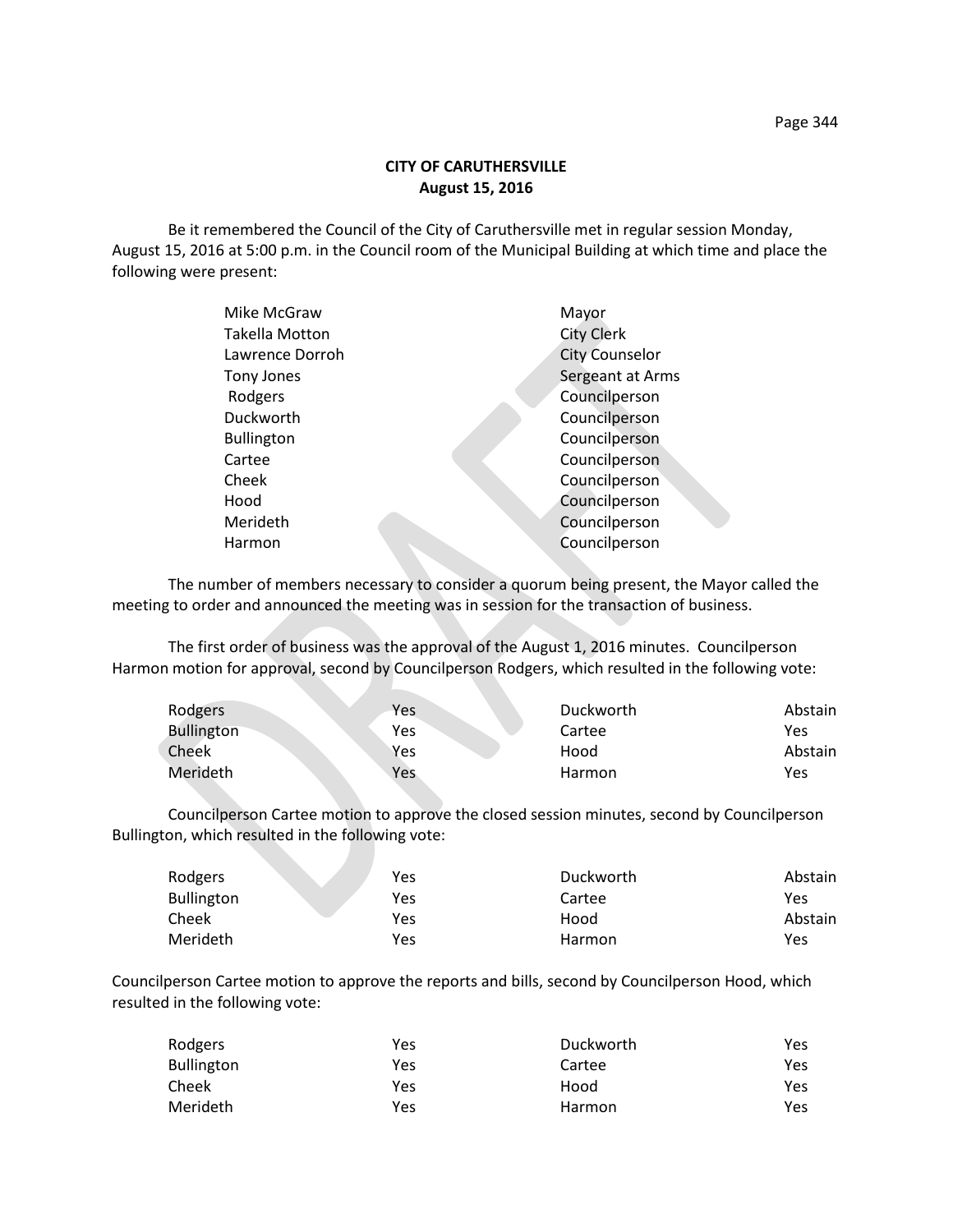## Page 345

The next order of business was the presentation of petitions, letters, and other communications. There was a letter from DNR stating a triggered level assessment for the sample period ending June 30, 2016. After submission of the required documentation, the city's public water system is in compliance as of August 1, 2016. There was an email received from Nick Moss in regards to his meter readings. His meter is located a half block from his house on the corner of 8<sup>th</sup> and Cotton and there's water standing out from the curb to the edge of the road. Charlie Jones was told by the hydrant repairman that the leak is from the main not the hydrant itself, which occurred from someone hitting the hydrant. Paul Shaw reported that the determination of the leak would have to be conducted by Rural Water, and that he would be meeting with them next week, a determination will be at a later date.

Unfinished business; the Mayor reported that P G Manners , H S Smith Funeral Home would be back with the City in the marking, locating, and open/closing of graves. Councilperson Harmon made mention that there was a meeting that was cordial, and informative, and they made a decision to resume business between the City and H S Smith.

Mayor's report; the Mayor proposed switching Veterans Day instead of having Columbus Day as a paid holiday for the employees. Councilperson Harmon motion to amend the personnel manual as to having Veterans Day as a paid holiday instead of Columbus Day; Councilperson Duckworth second the motion, which resulted in the following vote:

| Rodgers           | Yes | Duckworth     | Yes |
|-------------------|-----|---------------|-----|
| <b>Bullington</b> | Yes | Cartee        | Yes |
| Cheek             | Yes | Hood          | Yes |
| Merideth          | Yes | <b>Harmon</b> | Yes |

Labor Day will occur on Monday, September 5, 2016, and the Mayor requested that the meeting would be changed to Tuesday, September 6, 2016 in observance of the holiday. Councilperson Duckworth motion for the change of the meeting, second by Councilperson Hood, which resulted in the following vote:

| Rodgers           | Yes | Duckworth | Yes |
|-------------------|-----|-----------|-----|
| <b>Bullington</b> | Yes | Cartee    | Yes |
| Cheek             | Yes | Hood      | Yes |
| Merideth          | Yes | Harmon    | Yes |

An ad has been placed in the newspaper in regards to the sealed bids for the surplus property, bids will be opened on Thursday, September 1, 2016. Bids are due for the HVAC at Diane Sayre Recreation Center August, 25, 2016 at 3:00 pm. The Brown Shoe ditch vegetation has grown tremendously. Jason Sampson will charge \$2,800 for the cleanup per day, which can't be started until the crop in the nearby field is out. Councilperson Cartee suggested starting working on the ditch in the fall so that it would be easier to maintain. The insertion valve for the water plant will occur on Thursday, August 18, 2016. There will be a \$25 fee instituted by Jerrie Davis for weekends and after hours for the airport courtesy car. The repair of the air conditioner and wiper blades was less than \$200. Mitzi Dell will be attending the Brownsfield grant workshop in Jefferson City.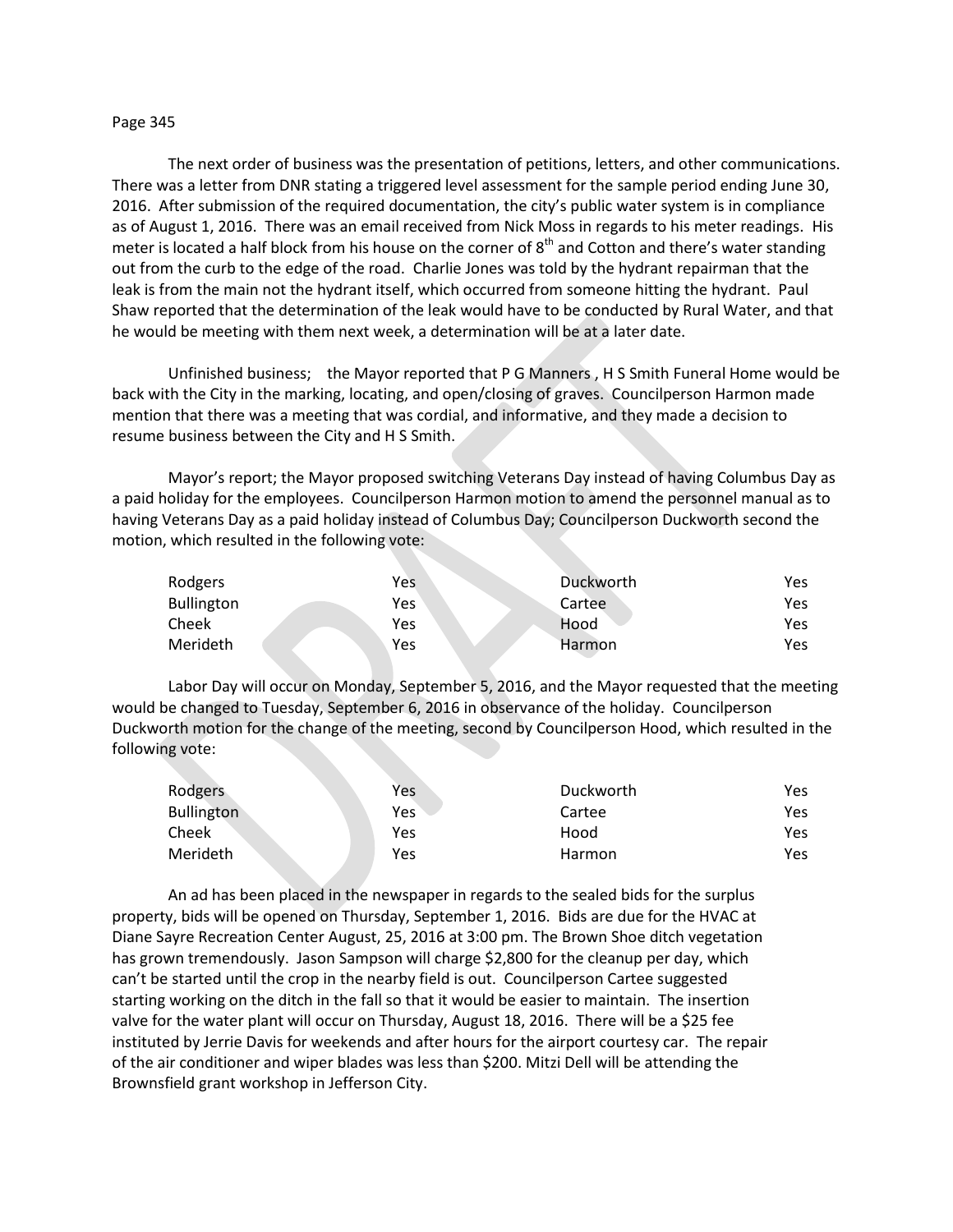Tony Jones reported that there are businesses that are in operation without a business license, and the Code Enforcement officer will be checking to see if the businesses have the license. The City Collector has a list of names that aren't in compliance, and the police will be issuing a summons to those that are non-compliant. The Humane officer hours has been changed to 8:00 a.m. to 4:00 p.m., Monday through Friday; and Saturday and Sundays 7:30 a.m. to 10:00 a.m. It will have to be an emergency, such as endangerment from an animal before the Humane officer would be called out after hours. Residents haven't been registering their dogs to get their dog tags for \$3. Since the announcement on August 12, 2016 about the fines, fifty dog tags have been issued. There will be city wide roadblocks between August the 15, 2016 and August 31, 2016 checking for city stickers; the fine can be up to \$500 for noncompliance. As of August 12, 2016, 536 city stickers have been issued, which are issued free of charge when you pay your personal city taxes on time.

Teresa Tidwell reported that the grant request for a new copier for the library was successful. Another grant is in the making that the state library is doing to digitize the Democrat Argus from 1895 through 1966 to be put on the internet. The state library wants surveys to be done as to the need for the service, which was passed out to the city officials.

Mayor McGraw discussed cemetery mapping that could be integrated into the current cemetery keeper program data base with GPS information. It would be possible to bring up a picture of the grave site on the web, and the cost of the program is less than \$13,000, with maintenance of \$500 yearly. The Mayor also discussed a resident being denied an occupancy permit for a daycare in a B2 zone. Counselor Dorroh stated that a personal service business could be construed as a daycare in the B2 zone. The Council concurred that the resident should be let known that they could operate a daycare in that particular zone. Also was mentioned, a resident in a C1 zone wanting a small building to sell candy, cookies, etc. , and they were also told that they couldn't have a business, which would look similar to the building on the side of Jiffy Jim's. Counselor Dorroh stated that as long as the building code was followed outlined in the ordinance that it would be allowed. If the Code Enforcement denies the applicant than there's an appeal process through the Planning and Zoning Adjustment Board.

Business from the floor; Dawn Jordan, PIN addressed the Council and audience in regards to their summer program initiative. The program utilized the Recreation Center, the High School, and the American Legion in support of the initiative. The purpose was to make the community unified; through partnership with the office of Probation and Parole, and residents the community garden was tended. The goal is to reduce obesity by 5 percent within the next five years. Teddy Check responding by saying Ms. Jordan was doing a great job in her position, and stated the need for volunteers.

Councilperson Hood made reference to improving the community by the Council being supportive and encouraging business. People shouldn't be discouraged in opening up businesses due to unnecessary roadblocks. Tony Jones echoed the need for businesses and industry in the city in providing jobs, bringing in revenue. Doug McDowell stated that he had being involved with Planning and Zoning, and talking with people looking at bringing business to the town. The number one drawback has been the attractiveness of entrances into the City. McDowell stated he has been on committees and in meetings for over 30 years and there hasn't been any progress. The comment has always been, from potential business," you don't have much planning and zoning here in your town."